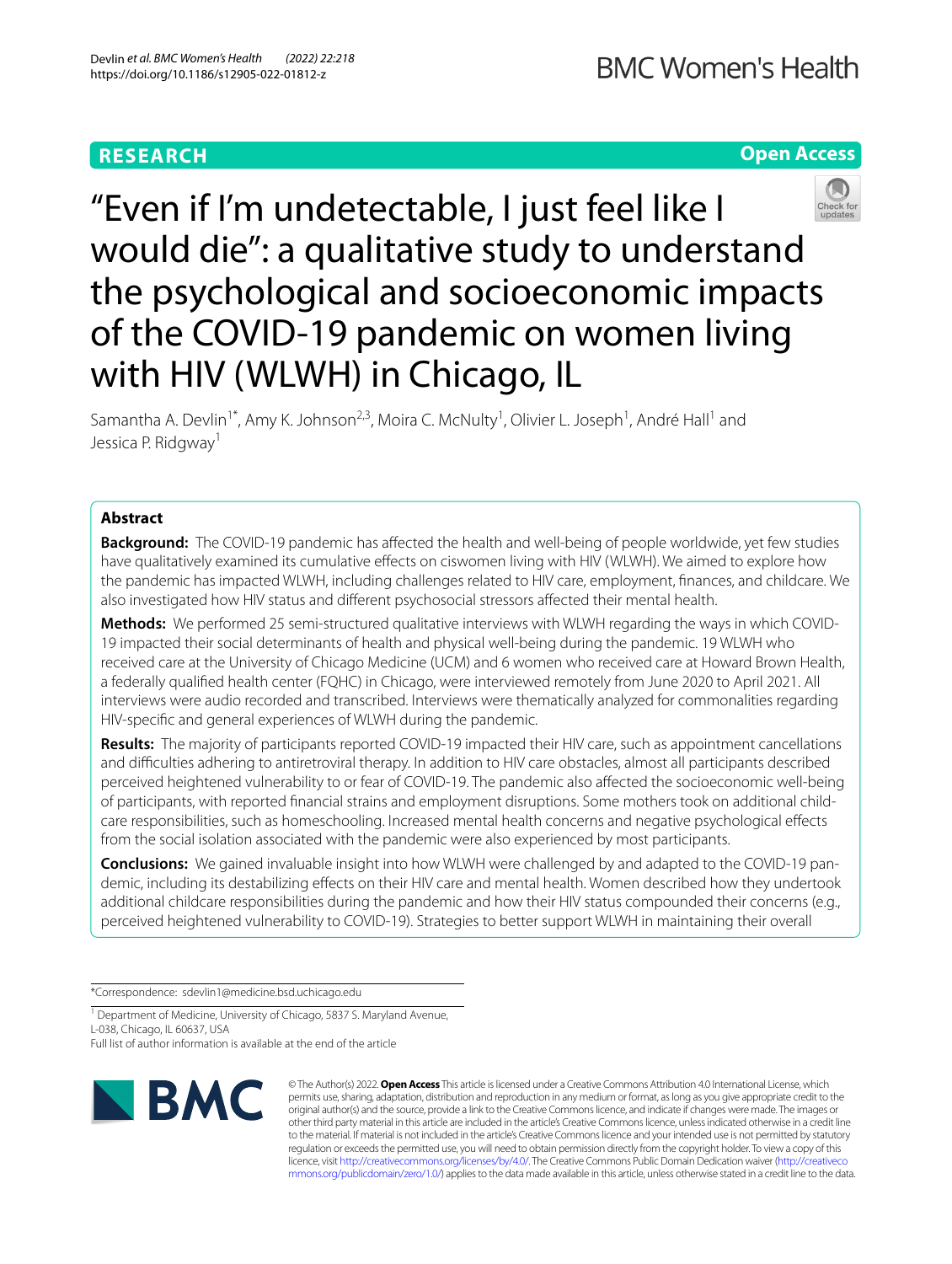health throughout the pandemic include childcare assistance, access to afordable mental health services, support groups, and education from HIV care providers. These fndings have signifcant implications for examining future health crises through the perspective of potential gender inequalities.

**Keywords:** Women living with HIV, COVID-19, Gender disparities, Unemployment

# **Background**

The COVID-19 pandemic has uniquely impacted people living with HIV (PLWH) worldwide [\[1](#page-7-0)[–8](#page-7-1)]. PLWH, who are disproportionately impacted by mental health [[9–](#page-7-2)[11](#page-7-3)] and substance use disorders [\[12](#page-7-4), [13\]](#page-7-5), may sufer increased psychosocial burdens as a result of the pandemic. Qualitative studies have demonstrated that PLWH have experienced perceived heightened vulnerability to COVID-19 throughout the pandemic  $[4, 14-17]$  $[4, 14-17]$  $[4, 14-17]$  $[4, 14-17]$ . PLWH have also voiced concerns that having COVID-19 may lead to HIV status disclosure [[4](#page-7-6)] and further stigmatization, particularly for Black/African American patients [[4,](#page-7-6) [15](#page-7-9), [18](#page-7-10)].

Additionally, the COVID-19 pandemic has disproportionately impacted the childcare responsibilities and psychological well-being of women. The burden of unpaid care work has increased among women, exacerbating preexisting gender inequalities [[19\]](#page-7-11). Women have assumed almost twice as much of the childcare responsibilities compared to men [\[20\]](#page-7-12) and have sufered more work disruption than men [[21–](#page-7-13)[24](#page-7-14)]. During the pandemic, women have experienced a higher degree of multifactorial stress when compared to men  $[25]$  $[25]$ . Women feel a greater sense of COVID-19 anxiety [\[26\]](#page-7-16) and may also experience greater physiological and psychological effects from the pandemic  $[22, 27, 28]$  $[22, 27, 28]$  $[22, 27, 28]$  $[22, 27, 28]$  $[22, 27, 28]$  $[22, 27, 28]$ . Moreover, a high degree of comorbidity across mood disorders, anxiety disorders, and substance use disorders has been found among women living with HIV (WLWH) specifcally [[29–](#page-7-20)[31](#page-7-21)].

Throughout the pandemic, research has focused mostly on gender diferences in regard to contracting SARS-CoV-2 and how biological sex may afect COVID-19 outcomes  $[32-36]$  $[32-36]$  $[32-36]$ , with less attention paid to the different social and behavioral consequences emerging between men and women. Several studies have qualitatively examined the efects of the pandemic on peripartum women's lives, including disruptions to prenatal care, anxiety during pregnancy, and postpartum experiences [[37](#page-8-2)[–48](#page-8-3)]. A few studies have discussed the potential impact of the pandemic on the increased risk of mental illness and domestic violence among WLWH [\[49,](#page-8-4) [50](#page-8-5)] and the challenges associated with taking antiretroviral therapy (ART) during the COVID-19 lockdown among WLWH [[51\]](#page-8-6), without conducting an in-depth analysis of the complex intersection of these factors. In this study, we aimed to qualitatively examine how WLWH have been impacted on multiple socioeconomic and health levels throughout the pandemic, including HIV-specifc challenges related to retention in HIV care, ART adherence, and perceived COVID-19 vulnerability, as well as general experiences regarding mental health/social isolation, childcare, and fnancial/employment stability.

# **Methods**

# **Design**

We conducted a qualitative study using semi-structured interview guides to facilitate one-on-one interviews with WLWH from June 2020–April 2021. The timeline for data collection allowed for recruitment at two different sites: University of Chicago Medicine (UCM), an academic medical center, and Howard Brown Health (HBH), a federally qualifed health center (FQHC) in Chicago. It also allowed for a larger sample size and ensured we reached saturation of themes. Eligible participants included patients who had birth sex and gender identity of female and were living with HIV and received care at either UCM or HBH. Both institutions offer social work, case management, and linkage to behavioral health services and other resources for PLWH. These services were continued or expanded throughout the pandemic for PLWH who needed additional support. Eligibility criteria were confrmed by review of the participant's electronic medical record (EMR). Research staff called potential participants and informed them of the study. If WLWH were willing to participate, researchers scheduled a time to conduct the interview. Ultimately, twenty-fve WLWH consented to participate and were enrolled in the study.

All interviews were conducted via telephone or Zoom by trained research staf in a private and secure location. Participants provided informed consent prior to their participation and verbal permission to audio record their interview. No personally identifable information (e.g., participant's name) was collected on the audio recording. WLWH could choose to skip questions or stop their participation at any time, without penalty. Participants received \$40 in the form of a Visa gift card, an online code for Amazon, or cash sent through an electronic payment application after completing the interview. Audio recordings were professionally transcribed and uploaded to Dedoose, a qualitative data analysis software, for analysis. This study was approved by the Institutional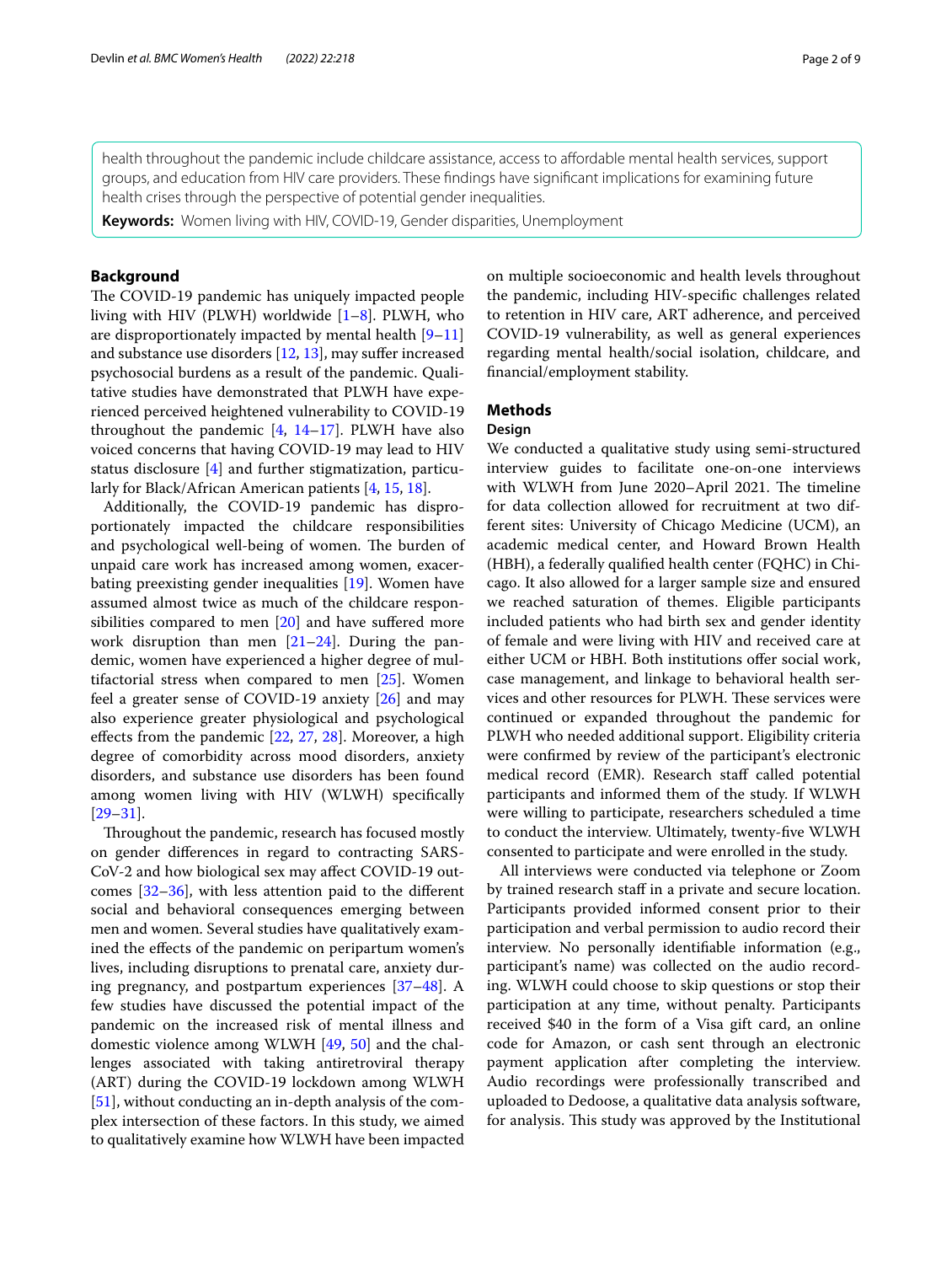Review Board at the University of Chicago (approval no. 20-0883) and Howard Brown Health.

## **Rigor, validity, and reliability**

To establish rigor, we developed our interview questions based on two established conceptual frameworks, minimizing the potential efect of research bias inherent in qualitative methodologies (Table [1](#page-2-0)). Interview questions were designed to capture information related to psychological and social stressors of the pandemic among WLWH. Questions were developed using the HIV and COVID-19 syndemic model [\[52](#page-8-7)] to explore potential social determinants of health among PLWH and the Health Disparity framework [\[53](#page-8-8)] to understand factors related to individual, patient-provider, and healthcare factors. Questions assessed the impact of the pandemic on childcare, fnancial/employment stability, mental health, and retention in HIV care among WLWH.

During data collection and analysis, researchers met routinely to discuss preliminary fndings and make iterative improvements to ensure the main research questions were being addressed adequately within the interview responses. Researcher refexivity was performed during both data collection and analysis, with the goal of highlighting participants' viewpoints without any interference from our research team's subjective interpretations or biases.

Transcripts were examined using thematic analysis. A preliminary codebook was developed to organize data into common themes related to experiences and perspectives of WLWH during the pandemic. This codebook underwent several iterative revisions based

on emergence of themes during interviews. The finalized codebook was applied by the primary coder to an excerpt of transcripts, and the secondary coders coded a subset of the excerpts selected at random until all coders  $(N=3)$  achieved an interrater reliability of Cohen's kappa score  $\geq$  0.80, which indicates substantial agreement between coders on assessing themes [[54](#page-8-9)]. The research team was composed of two Infectious Diseases physicians, a research assistant professor, and three research assistants. Interviews were conducted by a graduate medical student, an undergraduate student, and a clinical research coordinator. The primary coder had extensive experience with conducting qualitative research studies and analyzing qualitative data. All coders who performed data analysis were trained and supported by qualitative research experts. Most divergences occurred due to omission, and upon review and revision by all coders, were quickly rectifed to 100% agreement. Codes were then applied to all transcripts and were reviewed by all analysts for consensus.

The research team performed constant comparison by coding each transcript iteratively. We met often to discuss initial codes and to assess trends in coding and potential themes across transcripts. Dedoose was used to identify key themes based on clustering of code application. We ensured that each theme was distinct and had enough supporting data to be considered signifcant to our fndings. Saturation of themes was determined when there was a high prevalence of code clustering and no emergence of new themes. The primary analyst organized the prevalent themes across interviews and presented the fndings to the research

### <span id="page-2-0"></span>**Table 1** Example questions from interview quide

| <b>Broad domain</b><br>of qualitative<br>exploration     | Example of exploratory qualitative<br>question                                                                                                                 | <b>Example of themes emerging from</b><br>qualitative data                               | <b>Guiding framework</b>                                                                                                  |
|----------------------------------------------------------|----------------------------------------------------------------------------------------------------------------------------------------------------------------|------------------------------------------------------------------------------------------|---------------------------------------------------------------------------------------------------------------------------|
| Retention in care                                        | How has the COVID-19 pandemic<br>impacted your ability to remain in HIV<br>care?                                                                               | Non-adherence to ART; cancelled or<br>missed HIV care appointments                       | Health Disparities Framework (Under-<br>standing-Patient/individual; Provider;<br>Clinical encounter; Health care system) |
| Fear of COVID-19                                         | At the beginning of the pandemic, how<br>concerned were you about contracting<br>$COVID-19?$<br>As the pandemic worsened, did your<br>level of concern change? | Perceived vulnerability to COVID-19<br>due to HIV status; fear of dying from<br>COVID-19 | Syndemic Health Framework (Pandemic-<br>Related Stress)                                                                   |
| Mental health effects                                    | How has your mental health been<br>affected?                                                                                                                   | Increased depression and anxiety; social<br>isolation                                    | Syndemic Health Framework (Loneliness;<br>Social Isolation)                                                               |
| Relationship with<br>provider and health-<br>care system | How do you think having HIV has<br>impacted your overall experience<br>with the healthcare system during the<br>pandemic?                                      | Stigmatization                                                                           | Health Disparities Framework (Under-<br>standing-Health care system)                                                      |
| Psychosocial stress                                      | Can you tell me how the COVID-19 pan-<br>demic has impacted your life in general?                                                                              | Loss of employment; increased financial<br>and childcare strains                         | Syndemic Health Framework (Pandemic-<br>Related Stress; Food Insecurity; Poverty;<br>Lack of Social Support)              |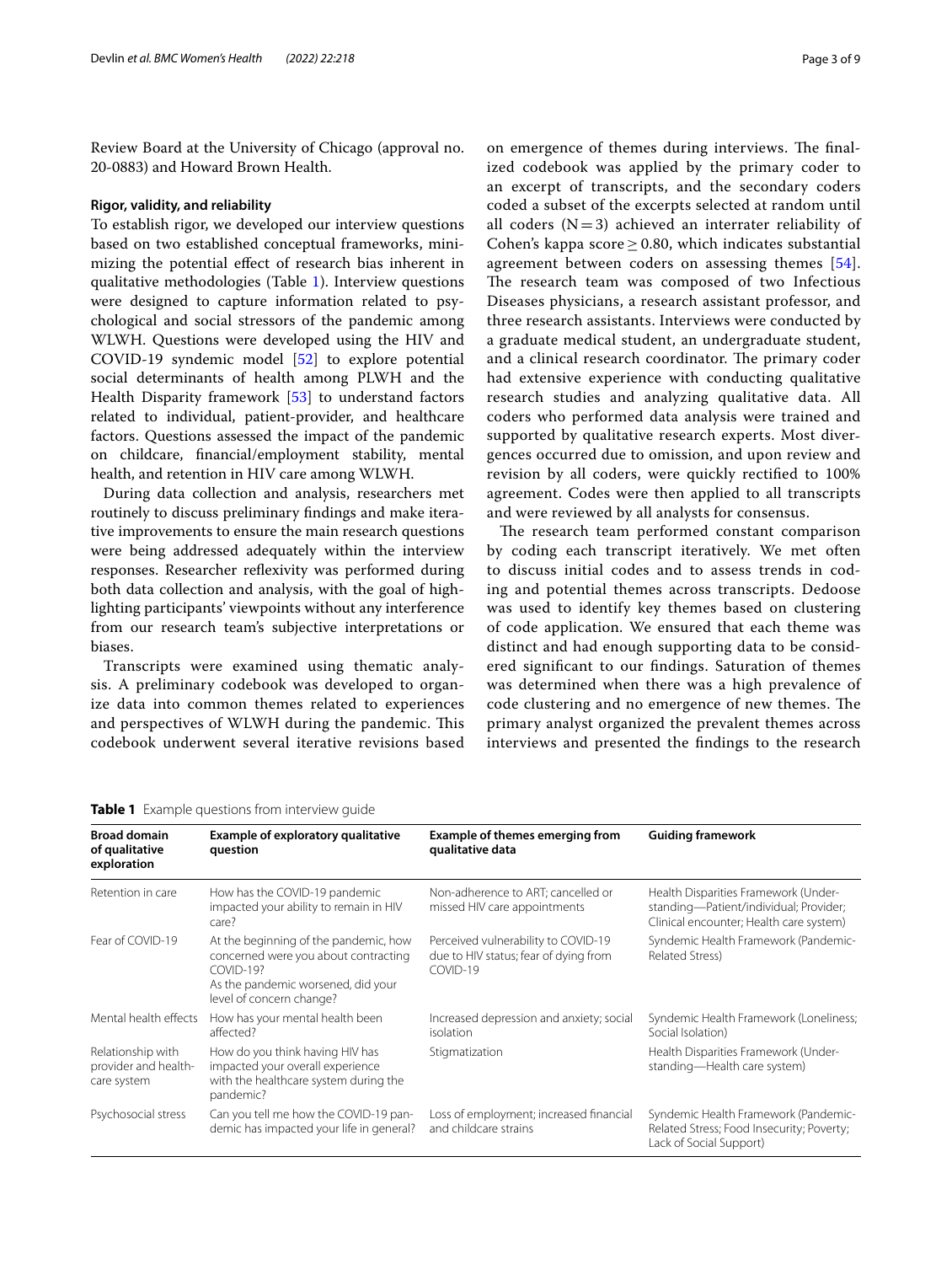team for consensus. Relevant quotations were selected to highlight each signifcant theme.

# **Results**

Of the total 25 WLWH interviewed, 18 (72.0%) identifed as Black/African American; the median age was 39 (range 23–62); and 5 (20.0%) had been diagnosed with COVID-19 prior to their interview (Table [2](#page-3-0)). Each participant had varying experiences and reactions to the COVID-19 pandemic, but commonalities emerged among WLWH. Four signifcant themes were elicited and organized into HIV-related experiences during the pandemic (Disruptions to HIV Care; Perceived Heightened Vulnerability to COVID-19) and social/psychological stressors during the pandemic (Childcare and Financial/Employment Strains; Mental Health Concerns). Representative quotations were included to demonstrate the impact of these themes among WLWH.

# **HIV‑related experiences: disruptions to HIV care; perceived heightened vulnerability to COVID‑19**

# *Disruptions to HIV care*

16 participants reported that the COVID-19 pandemic had disrupted their HIV care (e.g., appointment cancellations, loss of provider, or ART non-adherence). Some participants cited telehealth and prescription delivery as facilitators to retention in care or ART adherence and did not experience any notable changes related to their HIV care. However, many women detailed how the pandemic resulted in HIV care physicians cancelling their appointments and challenges related to ART adherence:

*"I just got denied on my prescription refll, for the frst time throughout this whole pandemic. So, I called…to get an appointment, and my doctor has no appointments for the foreseeable future." (ID 21) "Before, everything [HIV care] was perfect. Every-*

## <span id="page-3-0"></span>**Table 2** Participant demographics  $(n=25)$

| Category               | Total ( $n = 25$ ) |
|------------------------|--------------------|
| Age                    |                    |
| Median                 | 39                 |
| Range                  | $23 - 62$          |
| Race                   |                    |
| Black/African American | 18 (72.0%)         |
| White                  | 3 (12.0%)          |
| Two or more races      | $1(4.0\%)$         |
| Unknown                | 3 (12.0%)          |
| COVID-19 diagnosis     |                    |
| Yes                    | $5(20.0\%)$        |
| No                     | 20 (80.0%)         |

*thing was fne before. Since the pandemic, I have lost my specialist, so I have to fnd another one. He's no longer there. And let's see, it's been harder with the visits." (ID 17)*

*"Not for the better [how the pandemic has impacted retention in HIV care]. Because, like I said, since the corona's been going on, my numbers [HIV viral load] have gone back up." (ID 16)*

Participants also mentioned avoiding their in-person HIV care appointments due to fear of getting COVID-19:

*"I'm really afraid, really, to go in and out of hospitals now. So, I cancelled my appointment." (ID 10)*

Additionally, one woman described how the stress of the pandemic led to inconsistencies in her ART regimen:

*"I did forget once to take my medicine, with everything that going's on. It's just been a lot. It's been a lot for me to process, and a lot to deal with, trying to get into a new routine of things. So, sometimes, I just say, 'Forget it [taking ART].'" (ID 17)*

Conversely, one woman stated that the pandemic had forced her to prioritize her HIV care. Similarly, another woman credited the COVID-19 pandemic for her decision to seek treatment for her symptoms, which ultimately led to her HIV diagnosis and subsequent linkage to care:

*"It [HIV care] had changed because I'm talking to myself, 'Don't you dare miss a dose. Don't you dare, take it. Go take your medicine. Go eat. Go make sure. You gotta keep your levels up.' I'm constantly talking to myself." (ID 11)*

*"Maybe COVID contributed to me fnding about this [HIV diagnosis], and not letting this get any further than what it was, and to the point where now I am in - I'm on a treatment program." (ID 23)*

## *Perceived heightened vulnerability to COVID‑19*

In addition to HIV care difficulties, 23 participants reported perceived heightened vulnerability to or fear of COVID-19. Seventeen participants directly expressed their concern that living with HIV made them more susceptible to either contracting and/or experiencing worse health outcomes from COVID-19 compared to those not living with HIV:

*"I did have a lot of health scare at the beginning because I thought, because I'm immunocompromised that I would get sick." (ID 21)*

*"It [HIV] made my fear [of COVID-19] more signifcant, because my status is not under control." (ID 13) "I knew for sure that I would get it [COVID-19]. I*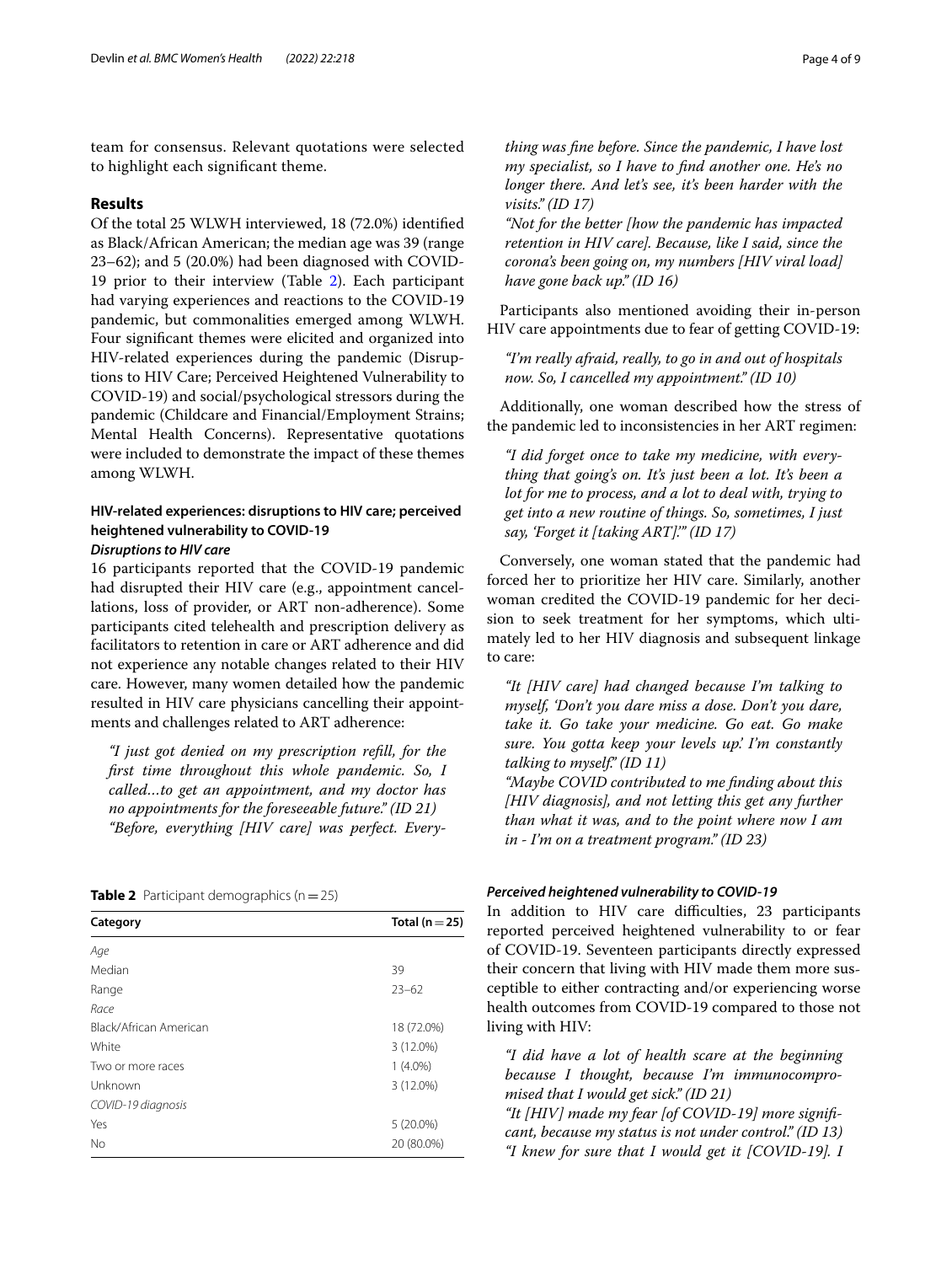*just knew for sure. I said, 'I'm gonna get it because I'm fghting this thing [HIV]. It's [COVID-19] gonna grab me. It's gonna knock my immune system down.'…I thought for sure, I would be a person that caught it. No doubt, I really thought that." (ID 11) "I think I have to take more precautions because… I'm already vulnerable because my immune system is not that of an average person. It is already compromised. It's already fghting against something [HIV]. So, with that being said, I think that makes me more vulnerable [to COVID-19]." (ID 17)*

Although most participants expressed a high level of concern at some point during the pandemic, 5 participants described extreme fear of death and fatalistic thoughts related to acquiring COVID-19:

*"I feel very kind of worried, not kind, very worried about getting it [COVID-19] by touching the wrong thing or you know, just making a mistake. And then, I could probably die. And I feel like I'm more at risk than other people, like even if I'm undetectable, I just feel like I would die." (ID 18)*

*I'm big scared [of COVID-19], you know? I was just talking about that. I was like, 'If I get it, I think I'd die.' Because you know, that afects our immune system, and by me having HIV I'm already fghting that of, you know?" (ID 20)*

*"Tose were the thoughts that kept entering my mind that I needed to get that ready [put afairs in order] because I most defnitely was on my way out of here [going to die]. Because I'm thinking if I catch it [COVID-19], I'm not gonna live." (ID 11)*

# **Social/psychological stressors—childcare and fnancial/ employment strains; mental health concerns** *Childcare and fnancial/employment strains*

Of the 18 women who mentioned their children during the interview, 6 assumed additional childcare responsibilities during the pandemic. Some mothers had adult children who no longer lived at home or required care, but many women described how they took on the role of helping their young children navigate the transition from in-person schooling to virtual/remote learning:

*"I'm homeschooling my son because he's unable to go in. We had the online learning that we were going through, but I have a child with special needs, so he needs more attention than that. So, I'm impacted in that way and I'm not able to go back to work." (ID 9) "Yeah, I was on [in charge of] childcare. I had to take my son out of daycare and then do home activities with him so that he can keep up when he does go back to school." (ID 16)*

Of the total 25 women interviewed, 11 reported experiencing increased fnancial strains as a result of the pandemic. However, most women stated that the pandemic had no impact on their fnancial stability, with one woman even mentioning that she had recently purchased a home because she had finally achieved sufficient financial security. 13 participants stated that the pandemic impacted their employment situation. Some women reported being able to work from home, which they considered a privilege during the tumultuous economic climate. Other participants reported losing their jobs, being forced to reduce their paid work hours, or increasing their amount of unpaid labor at home, further exacerbating their fnancial issues:

*"I'm not employed at the time, but as far as fnancial, yes it [the pandemic] has [impacted fnances]. Got behind on my rent and I caught up a little bit, but I'm not quite where I need to be." (ID 8) "But as far as income, yeah, my income is decreased because I can't work every day. And so, now I'm, you know, it's just basically surviving of of unemployment, which sucks." (ID 24)*

"Well, for a moment there, I wasn't working. There *was no help for me. Nobody's said, 'Well, you can come over here, here's food over here, here's somebody to help you with your light and gas bill. Well, here's somebody to help you with your rent or what*ever.' There was no services...We just sick and we *don't have anything. We just don't have it. And with a lot of the medications [ART], you have to eat." (ID 11)*

One woman noted how being unemployed served as a major stressor for her psychosocial health:

*"I lost my job…And it felt like I was going crazy to get – my phone got cut of. You know? So, a lot of little things I've been through, to struggle with." (ID 20)*

# *Mental health concerns*

Some women reported that the pandemic either had no efect on their mental health or a positive efect by presenting more time to refect on and resolve issues. However, 16 participants reported increased anxiety and depression and other forms of psychological distress. Additionally, 17 women reported experiencing negative efects from social isolation at some point during the pandemic.

Women described how their anxiety began to manifest physically, with one stating:

*"I think a couple of days, I was like, 'I might need some medication for this'…because I think I went*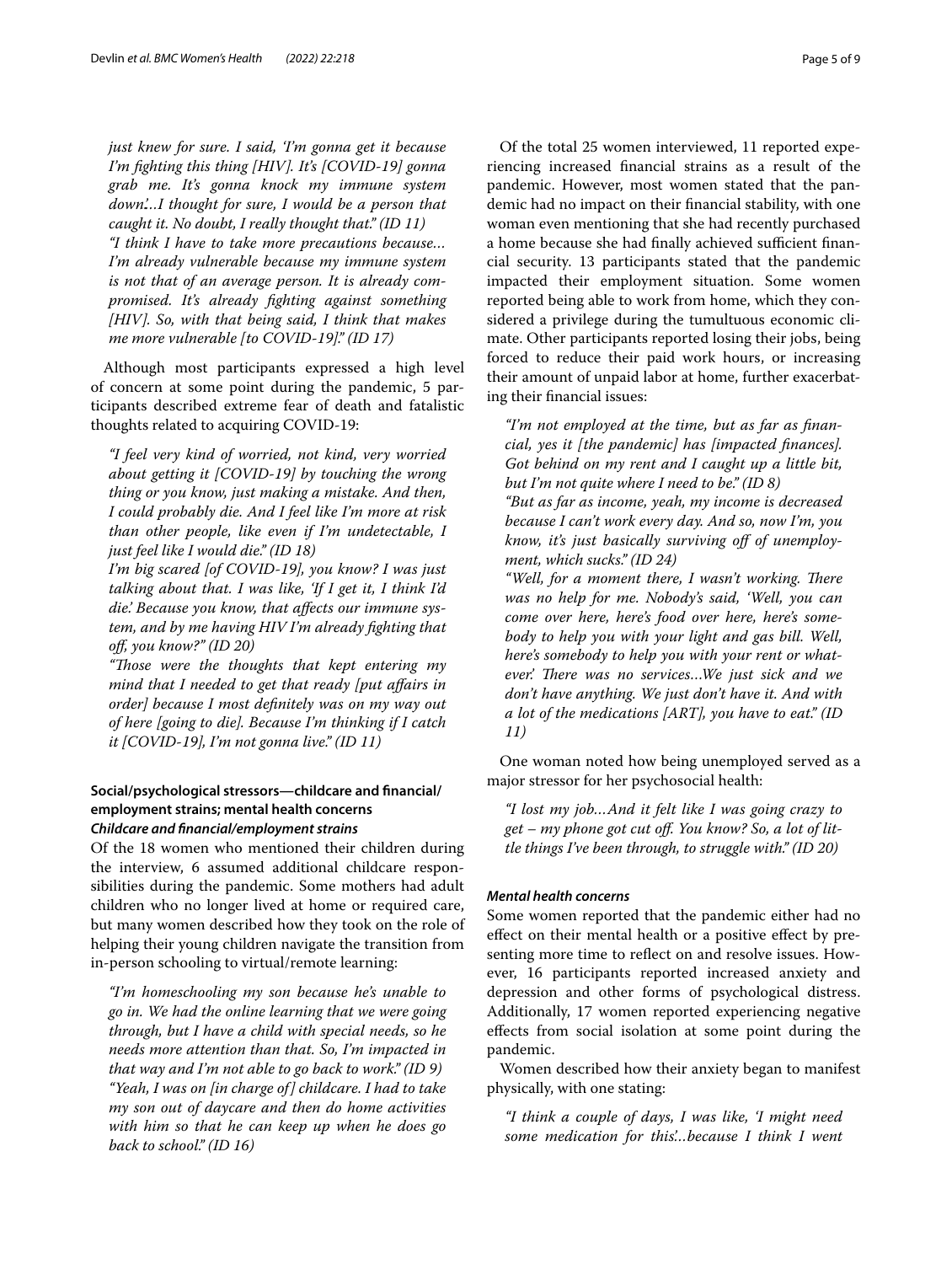*really two weeks straight with high anxiety…I even got so bad one day, I thought I couldn't breathe…I thought I was having trouble breathing. And I had to talk myself of the mountain." (ID 11)*

A few participants noted how being at home and isolated from others led to increased depressive symptoms. One participant even described how the social isolation resulted in hospitalization:

*"I would say so [mental health has been impacted by the pandemic]. More down than usual. And been at home more. So, it causes my depression to be a little heightened." (ID 13)*

*"It [the pandemic] takes a toll on your psyche. Um, feeling you know, you get cabin fever or get a little stir-crazy because you feel like the walls are closing in and people who have anxiety being left alone with their thoughts with nothing else to do, mental health is defnitely an issue." (ID 24)*

*"It's made me a little bit more depressed…Like I said, it [the pandemic] made me go into a depression. I had to go to the psych part of the hospital. Because once I was just in the house just constantly thinking and thinking, I just thought about that, and it just drives me up the wall." (ID 16)*

The interplay of different factors impacting the mental health of participants—HIV status, perceived heightened vulnerability to COVID-19, and social stressors—was summarized by one woman:

*"It's my mental health with the anxiety of, I don't want it [COVID-19], I don't need it due to a weakened immune system already. I feel like anything and everything can just automatically can attach to me because I already have health issues. I don't need any more. So, yeah, when I hear more numbers are going up, when I hear more people are dying, when I hear them things, yeah, it afects a little bit of my mental health." (ID 7)*

# **Discussion**

Our study is unique in its overarching goal to qualitatively examine the multifactorial impacts of the COVID-19 pandemic on WLWH in the following areas: retention in HIV care, ART adherence, social/ psychological stressors, mental health/social isolation, fnancial/employment stability, and childcare. Prior studies have focused on how the pandemic has afected WLWH's mental health and safety [[49](#page-8-4), [50\]](#page-8-5) or their HIV care [[51](#page-8-6)], but we present comprehensive fndings on several facets of socioeconomic, mental, and physical wellness that were affected by the pandemic. These data were collected over the course of 10 months from a large academic center and an FQHC in Chicago, demonstrating a lasting understanding of WLWH's vantage points, including times of both peak COVID-19 incidence and relative stability. As a result, our fndings can contribute to the existing literature surrounding the experiences of WLWH during the pandemic.

In our analysis, WLWH reported many commonalities during the COVID-19 pandemic that were related specifcally to their HIV status. Many of the women in our study experienced disruptions to their HIV care, leading to fear of attending visits, cancelled appointments, or ART non-adherence, which has been seen in other studies of PLWH during the pandemic [\[2](#page-7-22), [16,](#page-7-23) [51,](#page-8-6) [55–](#page-8-10)[59\]](#page-8-11). WLWH also reported a high degree of perceived increased vulnerability to COVID-19, particularly at the beginning of the pandemic. Women assumed that having HIV would lead to a poor outcome should they get COVID-19, and some participants reported extreme beliefs that they would die from COVID-19. This concern has been voiced by PLWH in other studies as well [[4,](#page-7-6) [15,](#page-7-9) [60](#page-8-12), [61](#page-8-13)].

In terms of social stressors, a signifcant number of WLWH in our study reported increased fnancial/ employment strains and childcare responsibilities as a result of the pandemic. Many women in our study were forced to reduce their paid work hours or lost their jobs completely, limiting their ability to pay rent and other bills. We have seen that women not living with HIV have experienced an exacerbation of existing gender disparities throughout the pandemic, including unequal division of childcare work even if men increased their pre-pandemic household contributions, as well as more transitions to unemployment or reduced work hours among women in general [[20](#page-7-12), [23](#page-7-24), [59,](#page-8-11) [62–](#page-8-14) [68\]](#page-8-15). Several WLWH undertook additional childcare tasks and reported being responsible for facilitating their children's remote learning and/or taking care of their kids during the day while childcare centers were closed. These financial impacts, in combination with unanticipated unpaid additional labor at home, were reported to negatively afect the mental health of our participants.

Although PLWH and the general population have experienced psychological distress throughout the pandemic, psychiatric disorders remain prevalent for women and WLWH in particular. Many of our participants reported increased depression or anxiety and negative efects from social isolation due to the pandemic. There has been an excess of suicides among women but not men as a result of the psychological burden of COVID-19 within certain regions of the world  $[69]$  $[69]$ . This gender difference in psychological responses to the pandemic is likely due to the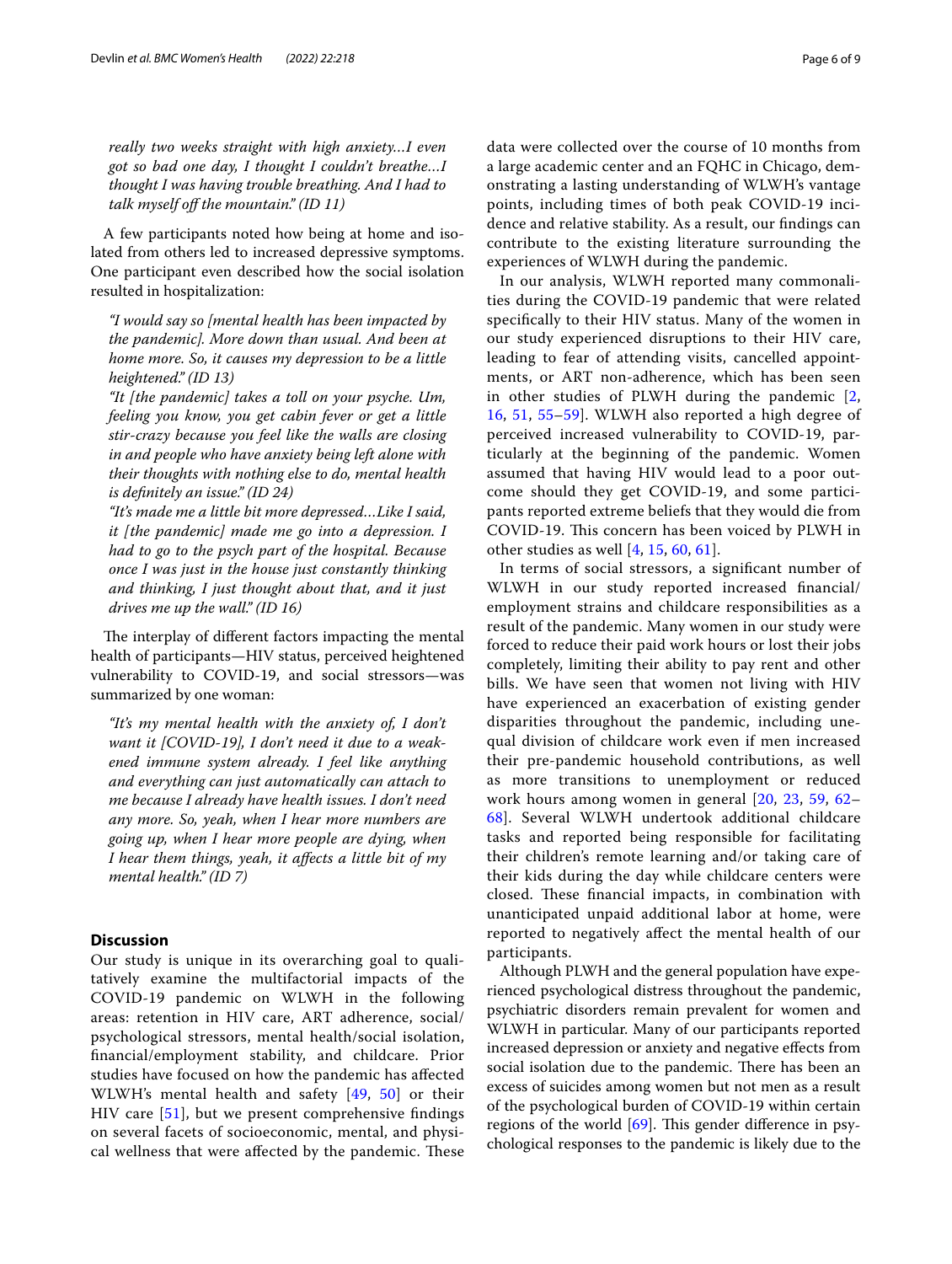heavier toll that COVID-19 has had on women and the lack of sociocultural support rather than gender-based diferences in resilience [[70\]](#page-8-17).

These comorbidities, in addition to the social challenges imposed by the pandemic, likely complicate clinicians' ability to provide coordinated HIV care to WLWH. Examining these factors together, the intersectionality of HIV status, gender, fnances/employment, and mental health becomes critically important. During the pandemic, women who spent long hours on childcare or housework duties were more likely to report psychological distress; adapting their work patterns further increased this distress [\[68\]](#page-8-15). Similarly, WLWH are more likely to experience depression if they are unemployed, have a fnancial burden, or sufer from a common opportunistic infection [\[71](#page-8-18), [72\]](#page-8-19). Our qualitative analysis highlights the importance of creating psychosocial interventions that acknowledge how gender-based inequities may contribute to the mental and emotional distress experienced by WLWH. Higher stress, fewer active coping strategies, and less perceived social support have been associated with greater anxiety and depression symptoms among low-income and minority WLWH [\[73](#page-8-20)]. This disparity is particularly relevant for our analysis, as a majority of the participants were Black/African American women who lived in low-income and medically underserved areas on the south side of Chicago.

The women in our analysis expressed how the pandemic had impacted their childcare responsibilities, mental health, and perceived vulnerability to COVID-19. Some studies have suggested focusing on intervention strategies that build resilience and alleviate the psychosocial burdens of stigma and depression among WLWH, particularly for those who are marginalized [\[74\]](#page-8-21). Based on our fndings, we recommend healthcare systems adopt strategies to better support WLWH throughout the pandemic and potential future crises. Eforts should include childcare assistance, access to afordable and quality mental health services, social support groups with other WLWH, and provision of educational materials by trusted HIV care providers to mitigate unfounded concerns of susceptibility to COVID-19.

This study has a few limitations. Participants were recruited from hospital/clinic sites (UCM, HBH), so our results may not transfer to WLWH who are not engaged in care. Nevertheless, we still saw a high degree of negative impacts of the pandemic among our study participants, and it is likely that those who are less engaged in the healthcare system may have similar or even more pronounced socioeconomic or psychological distress compared to the women in our analysis. The vast majority of interviews were conducted before vaccines were widely available and may not be transferable to later stages of the pandemic. However, we saw similarities in responses throughout the entire study period (June 2020–April 2021), indicating that these are enduring struggles and not initial reactions limited to the frst few months of the pandemic. Public schools within Chicago remained in remote learning for the entire 2020–2021 school year, so even when the initial lockdown phase of the pandemic was over, the impacts on WLWH with children were pronounced. Additional research should seek to identify long-term efects of the COVID-19 pandemic on WLWH, particularly the potential psychosocial and economic ramifcations among minority women. Future studies should also examine healthy coping mechanisms used by WLWH that may build resilience throughout the pandemic and during future crises.

# **Conclusions**

We gained invaluable insight into how WLWH were challenged by and adapted to the COVID-19 pandemic, including its disruptive efects to their HIV care and mental health. During a period of elevated concern related to COVID-19 and its unique efects on women's psychosocial and behavioral wellness, those living with HIV have the compounded burden of perceived heightened vulnerability and routine health management. Healthcare systems should utilize strategies and interventions that include childcare assistance, mental health services, support groups, and education from trusted HIV care providers to better support WLWH in social and clinical networks and to mitigate potential gender inequalities that may linger after the pandemic or even reoccur during future health crises.

#### **Abbreviations**

COVID-19: Coronavirus disease 2019; HIV: Human immunodefciency virus; PLWH: People living with HIV; WLWH: Women living with HIV; SARS-CoV-2: Severe acute respiratory syndrome coronavirus 2; ART: Antiretroviral therapy; UCM: University of Chicago Medicine; HBH: Howard Brown Health.

#### **Acknowledgements**

We thank the study participants for their contributions to understanding how women living with HIV were impacted by the COVID-19 pandemic.

#### **Author contributions**

SD, JR, and AJ contributed to the study conception and design. Material preparation, data collection, and data analysis were performed by SD, AJ, MM, OJ, and AH. The frst draft of the manuscript was written by SD. All authors commented on previous versions of the manuscript. All authors have read and approved the fnal version of the manuscript.

#### **Funding**

This study was supported by the National Institutes of Health grant 1K23MH121190-01 (PI: Jessica Ridgway) and the National Institutes of Mental Health grant 5R03MH121226-02 (PI: Jessica Ridgway). Moira McNulty was supported by the National Institute of Mental Health (K23MH118969). The content is solely the responsibility of the authors and does not necessarily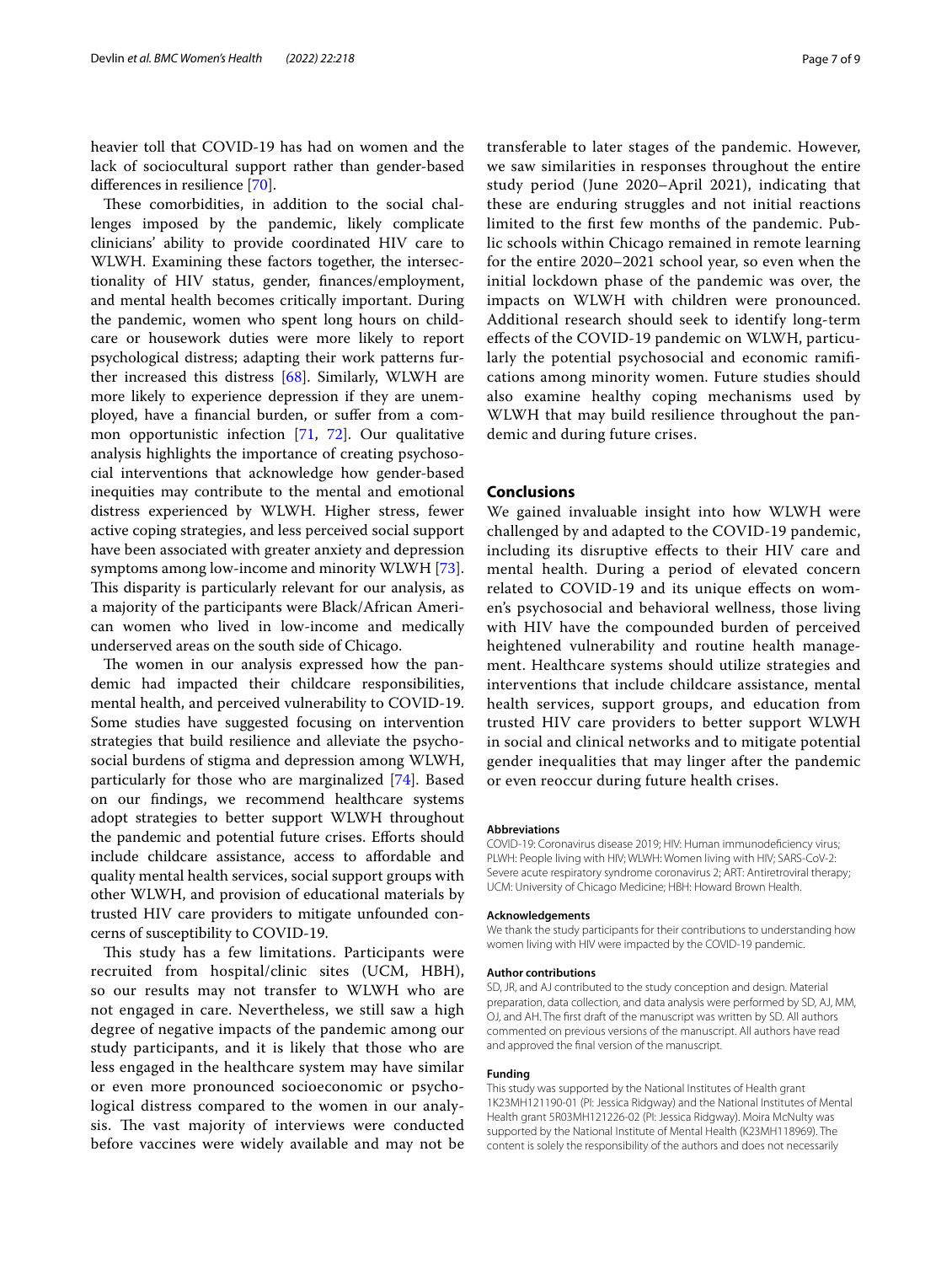represent the official views of the National Institutes of Health. The funder did not participate in designing the study, collecting, analyzing, or interpreting data, writing the manuscript, or submitting for publication.

#### **Availability of data and materials**

There is no contact available to request the data from this study. Data contain protected health information (PHI) and cannot be shared due to confdentiality concerns, as patients may be identifable.

# **Declarations**

## **Ethics approval and consent to participate**

Approval for this analysis was obtained from the University of Chicago Institutional Review Board and Howard Brown Health Institutional Review Board. We created a consent form that explained the nature of the study and the risks and benefts involved. The consent form was approved by our ethics committee and each participant reviewed it. We obtained informed consent prior to each interview. All participants provided verbal permission to record their interview. All methods were carried out in accordance with relevant guidelines and regulations.

### **Consent to publish**

Not applicable, no identifying information is included.

#### **Competing interests**

The authors have no relevant fnancial or non-fnancial interests to disclose.

### **Author details**

<sup>1</sup> Department of Medicine, University of Chicago, 5837 S. Maryland Avenue, L-038, Chicago, IL 60637, USA. <sup>2</sup> Ann & Robert H. Lurie Children's Hospital of Chicago, Chicago, IL, USA. <sup>3</sup> Feinberg School of Medicine, Northwestern University, Chicago, IL, USA.

# Received: 16 February 2022 Accepted: 31 May 2022

### **References**

- <span id="page-7-0"></span>1. Tamuzi JL, Ayele BT, Shumba CS, Adetokunboh OO, Uwimana-Nicol J, Haile ZT, et al. Implications of COVID-19 in high burden countries for HIV/ TB: a systematic review of evidence. BMC Infect Dis. 2020;20(1):744.
- <span id="page-7-22"></span>2. Rhodes SD, Mann-Jackson L, Alonzo J, Garcia M, Tanner AE, Smart BD, et al. A rapid qualitative assessment of the impact of the COVID-19 pandemic on a racially/ethnically diverse sample of gay, bisexual, and other men who have sex with men living with HIV in the US South. AIDS Behav. 2021;25(1):58–67.
- 3. Kuman Tunçel Ö, Pullukçu H, Erdem HA, Kurtaran B, Taşbakan SE, Taşbakan M. COVID-19-related anxiety in people living with HIV: an online cross-sectional study. Turk J Med Sci. 2020;50(8):1792–800.
- <span id="page-7-6"></span>4. Nitpolprasert C, Anand T, Phanuphak N, Reiss P, Ananworanich J, Peay HL. A qualitative study of the impact of coronavirus disease (COVID-19) on psychological and fnancial wellbeing and engagement in care among men who have sex with men living with HIV in Thailand. HIV Med. 2021.
- 5. Khan MS, Rego S, Rajal JB, Bond V, Fatima RK, Isani AK, et al. Mitigating the impact of COVID-19 on tuberculosis and HIV services: a cross-sectional survey of 669 health professionals in 64 low and middle-income countries. PLoS ONE. 2021;16(2): e0244936.
- 6. Wagner GJ, Wagner Z, Gizaw M, Saya U, MacCarthy S, Mukasa B, et al. Increased depression during COVID-19 lockdown associated with food insecurity and antiretroviral non-adherence among people living with HIV in Uganda. AIDS Behav. 2021:1–9.
- 7. Marbaniang I, Sangle S, Nimkar S, Zarekar K, Salvi S, Chavan A, et al. The burden of anxiety among people living with HIV during the COVID-19 pandemic in Pune, India. BMC Public Health. 2020;20(1):1598.
- <span id="page-7-1"></span>8. Gatechompol S, Avihingsanon A, Putcharoen O, Ruxrungtham K, Kuritzkes DR. COVID-19 and HIV infection co-pandemics and their impact: a review of the literature. AIDS Res Ther. 2021;18(1):28.
- <span id="page-7-2"></span>9. Do AN, Rosenberg ES, Sullivan PS, Beer L, Strine TW, Schulden JD, et al. Excess burden of depression among HIV-infected persons receiving

medical care in the united states: data from the medical monitoring project and the behavioral risk factor surveillance system. PLoS ONE. 2014;9(3): e92842.

- 10. O'Cleirigh C, Magidson JF, Skeer MR, Mayer KH, Safren SA. Prevalence of psychiatric and substance abuse symptomatology among HIVinfected gay and bisexual men in HIV primary care. Psychosomatics. 2015;56(5):470–8.
- <span id="page-7-3"></span>11. Kendall CE, Wong J, Taljaard M, Glazier RH, Hogg W, Younger J, et al. A cross-sectional, population-based study measuring comorbidity among people living with HIV in Ontario. BMC Public Health. 2014;14:161.
- <span id="page-7-4"></span>12. Green TC, Kershaw T, Lin H, Heimer R, Goulet JL, Kraemer KL, et al. Patterns of drug use and abuse among aging adults with and without HIV: a latent class analysis of a US Veteran cohort. Drug Alcohol Depend. 2010;110(3):208–20.
- <span id="page-7-5"></span>13. Bing EG, Burnam MA, Longshore D, Fleishman JA, Sherbourne CD, London AS, et al. Psychiatric disorders and drug use among human immunodefciency virus-infected adults in the United States. Arch Gen Psychiatry. 2001;58(8):721–8.
- <span id="page-7-7"></span>14. Krier S, Bozich C, Pompa R, Friedman MR. Assessing HIV-related stigma in healthcare settings in the era of the COVID-19 Pandemic, Pittsburgh, Pennsylvania. AIDS Behav. 2020;24(9):2483–5.
- <span id="page-7-9"></span>15. Hall A, Joseph O, Devlin S, Kerman J, Schmitt J, Ridgway JP, et al. That same stigma…that same hatred and negativity: a qualitative study to understand stigma and medical mistrust experienced by people living with HIV diagnosed with COVID-19. BMC Infect Dis. 2021;21(1):1066.
- <span id="page-7-23"></span>16. Ogueji IA. People newly diagnosed with HIV during the COVID-19 pandemic: a focus group study on the associated early biopsychosocial reactions. J HIV/AIDS Soc Serv. 2021;20(3):209–27.
- <span id="page-7-8"></span>17. Joseph OL, Hall A, Devlin SA, Kerman J, Schmitt J, McNulty MC, et al. When you have an immune disease like HIV and there is a pandemic, you still have to pay your bills: COVID-19-related challenges among people living with HIV and lessons for care delivery. AIDS Care. 2022:1–8.
- <span id="page-7-10"></span>18. Nydegger LA, Hill MJ. Examining COVID-19 and HIV: the impact of intersectional stigma on short- and long-term health outcomes among African Americans. Int Soc Work. 2020;63(5):655–9.
- <span id="page-7-11"></span>19. Power K. The COVID-19 pandemic has increased the care burden of women and families. Sustain Sci Pract Policy. 2020;16(1):67–73.
- <span id="page-7-12"></span>20. Sevilla A, Smith S. Baby steps: the gender division of childcare during the COVID-19 pandemic. Oxford Rev Econ Policy. 2020:graa027.
- <span id="page-7-13"></span>21. Carli LL. Women, gender equality and COVID-19. Gend Manag Int J. 2020;35(7/8):647–55.
- <span id="page-7-17"></span>22. Chang W-H. Understanding the COVID-19 pandemic from a gender perspective. Taiwan J Obstet Gynecol. 2020;59(6):801–7.
- <span id="page-7-24"></span>23. Czymara CS, Langenkamp A, Cano T. Cause for concerns: gender inequality in experiencing the COVID-19 lockdown in Germany. Eur Soc. 2021;23(sup1):S68–81.
- <span id="page-7-14"></span>24. Herten-Crabb A, Wenham C. I was facilitating everybody else's life. And mine had just ground to a halt: the COVID-19 pandemic and its impact on women in the UK. medRxiv. 2021:2021.03.12.21253136.
- <span id="page-7-15"></span>25. Connor J, Madhavan S, Mokashi M, Amanuel H, Johnson NR, Pace LE, et al. Health risks and outcomes that disproportionately afect women during the Covid-19 pandemic: a review. Soc Sci Med. 2020;266: 113364.
- <span id="page-7-16"></span>26. Maaravi Y, Heller B. Not all worries were created equal: the case of COVID-19 anxiety. Public Health. 2020;185:243–5.
- <span id="page-7-18"></span>27. Brooks SK, Webster RK, Smith LE, Woodland L, Wessely S, Greenberg N, et al. The psychological impact of quarantine and how to reduce it: rapid review of the evidence. Lancet. 2020;395(10227):912–20.
- <span id="page-7-19"></span>28. Taylor S. The psychology of pandemics: preparing for the next global outbreak of infectious disease. Newcastle upon Tyne: Cambridge Scholars Publishing; 2019. xvi, 158-xvi, p.
- <span id="page-7-20"></span>29. Cook JA, Burke-Miller JK, Steigman PJ, Schwartz RM, Hessol NA, Milam J, et al. Prevalence, comorbidity, and correlates of psychiatric and substance use disorders and associations with HIV risk behaviors in a multisite cohort of women living with HIV. AIDS Behav. 2018;22(10):3141–54.
- 30. Malee KM, Mellins CA, Huo Y, Tassiopoulos K, Smith R, Sirois PA, et al. Prevalence, incidence, and persistence of psychiatric and substance use disorders among mothers living with HIV. J Acquir Immune Defc Syndr. 2014;65(5):526–34.
- <span id="page-7-21"></span>31. Ogueji IA. Experiences and predictors of psychological distress in pregnant women living with HIV. Br J Health Psychol. 2021;26(3):882–901.